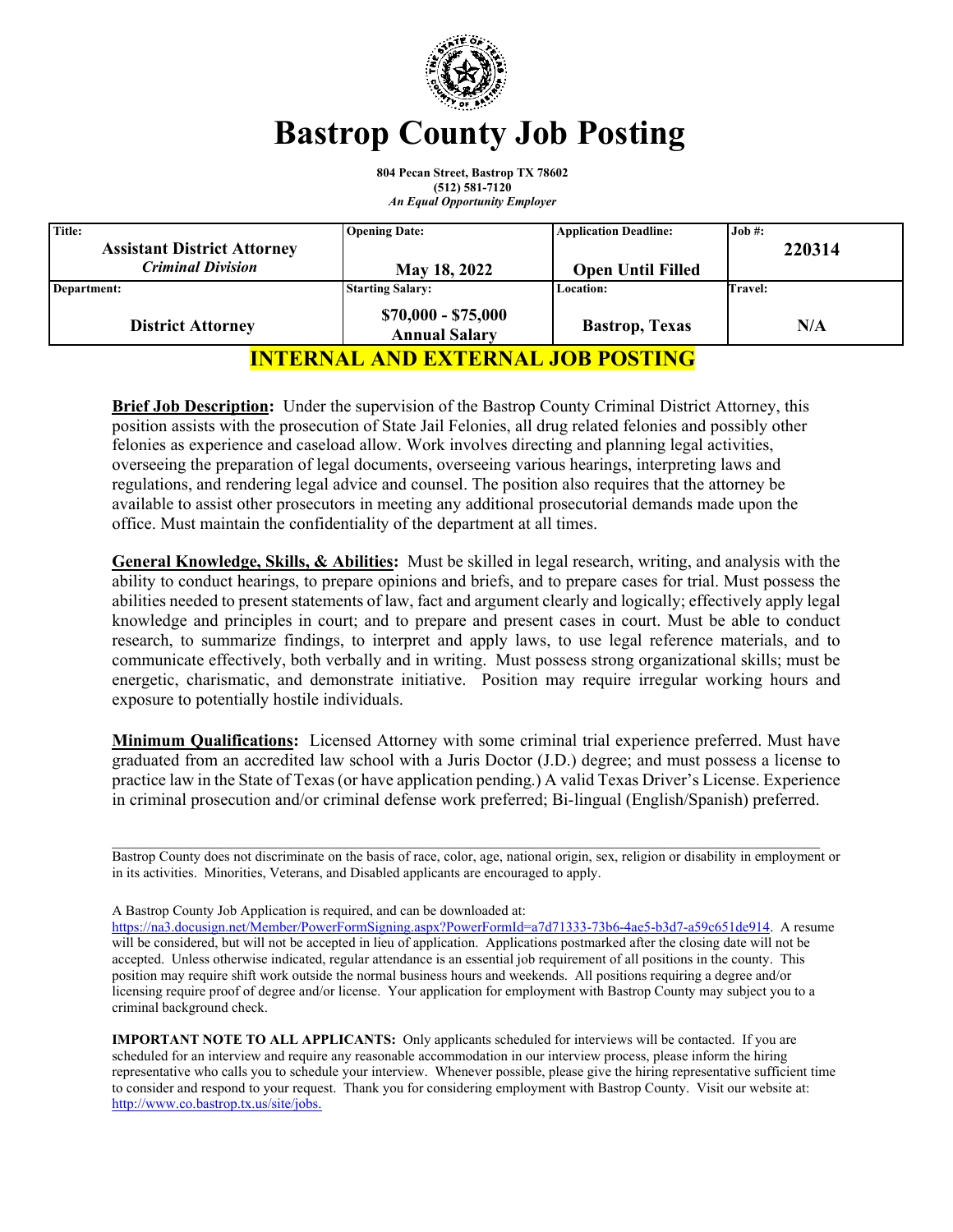## **BASTROP COUNTY, TEXAS Job Description**

*Job Title: Assistant Criminal District Attorney* - *Criminal Division*

**Department:** Criminal District Attorney's Office **Reports To:** Criminal District Attorney/Felony Chief **FSLA Status:** Exempt

**SUMMARY:** Under the supervision of the Bastrop County Criminal District Attorney, this position assists with the prosecution of State Jail Felonies, all drug related felonies and possibly other felonies as experience and caseload allow. Work involves directing and planning legal activities, overseeing the preparation of legal documents, overseeing various hearings, interpreting laws and regulations, and rendering legal advice and counsel. The position also requires that the attorney be available to assist other prosecutors in meeting any additional prosecutorial demands made upon the office. Must maintain the confidentiality of the department at all times.

## **SUPERVISION RECEIVED AND EXERCISED**

The position receives supervision from the Bastrop County District Attorney or the Felony Chief and works under minimal supervision, with considerable latitude for the use of initiative and independent judgment.

## **ESSENTIAL DUTIES AND RESPONSIBILITIES** include the following:

- 1. Is primarily responsible for prosecuting all State Jail Felonies and drug related felonies, and any other felony cases as requested based upon experience and caseloads.
- 2. Performs legal research; subpoenas witnesses; negotiates pleas.
- 3. Makes themselves available to discuss resolution of pending cases with defense counsel.
- 4. Prepares legal opinions, appellate briefs, petitions and other legal instruments as necessary.
- 5. Prepare cases for trial and represents the State in matters as appropriate.
- 6. Conducts pre-trial evidentiary hearings.
- 7. Advises law enforcement officers on legal matters and on the interpretation and application of State laws and regulations;
- 8. Does case intake and reviews written offense reports for alleged violations of the law;
- 9. Prepares unresolved cases for trial.
- 10. Maintains a high level of organization while performing job related duties.
- 11. Performs related legal work as assigned.

**OTHER FUNCTIONS:** Performs other job related duties as directed by supervisor(s).

**NOTE:** The essential functions describe the general nature and level of work being performed by employees holding this position. This is not intended to be a comprehensive listing of all duties and responsibilities required, nor is all duties listed necessarily performed by any one employee so classified.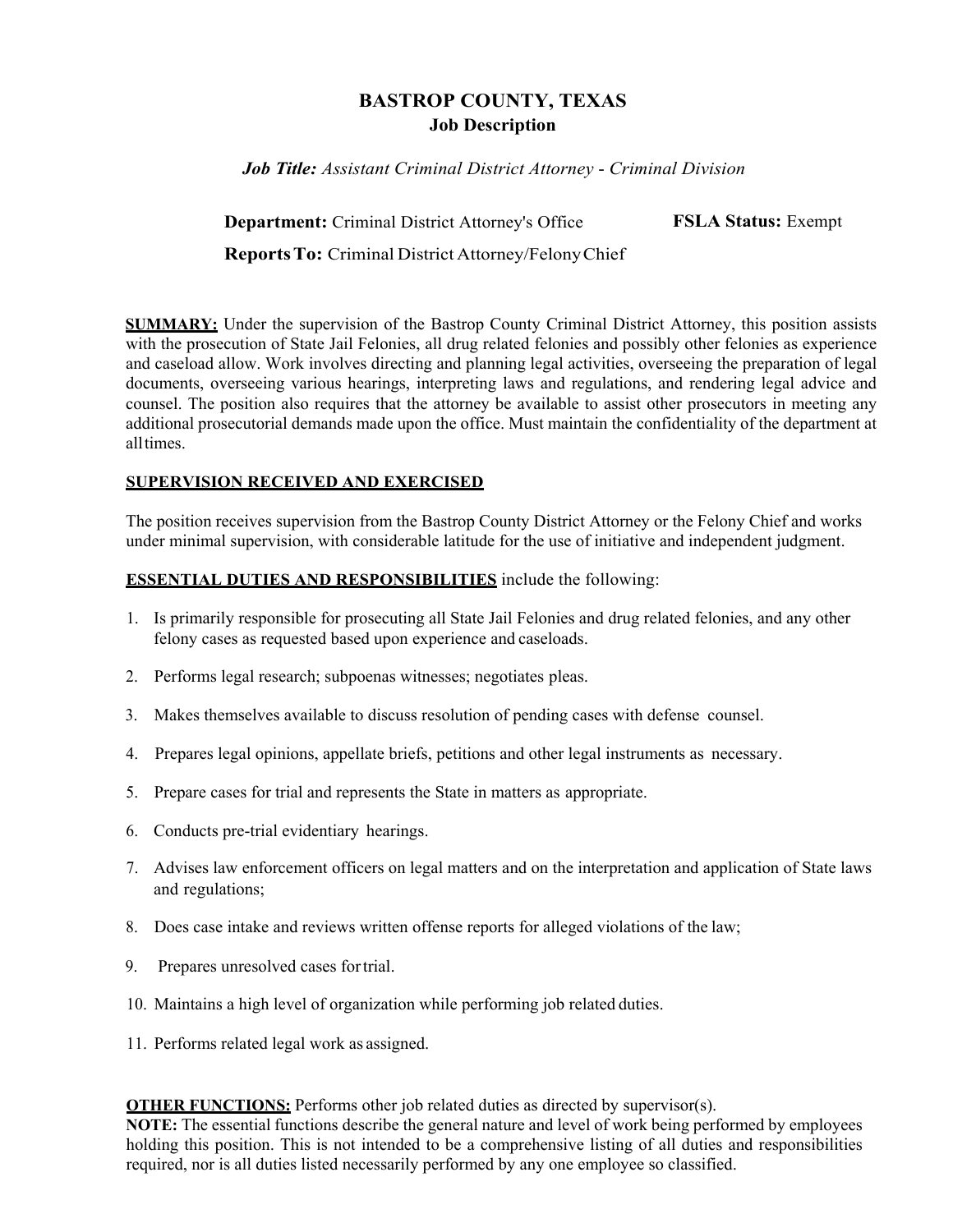**MINIMUM QUALIFICATIONS:** To perform this job successfully, an individual must be able to perform each essential duty satisfactorily. The requirements listed below are representative of the knowledge, skill, and/or ability required. Reasonable accommodations may be made to enable individuals with disabilities to perform the essential functions.

### **Knowledge of:**

Applicable laws as related to the performance of duties; Legal ethics and its application to the practice of criminal law Legal principles, practices and procedures of civil, criminal, and constitutional law; Duties, powers, limitations and authority of County and State Government; A variety of legal terminology specific to the prosecution of crime; Advising law enforcement officers; Correct use of the English language, spelling, grammar and punctuation; Standard office policies, procedures, and computer proficiency; Bastrop County policies and procedures;

### **Ability to:**

Effectively communicate. Work well with others and demonstrate good interpersonal skills De-escalate confrontational situations Organize, interpret and apply legal principles; Effectively apply legal knowledge and principles in court; Present statements of law, fact and argument clearly and logically; Prepare and present difficult cases in court; Properly interpret, understand and make decisions in accordance with laws, regulations and policies; Gain cooperation through discussion and persuasion; Conduct business with the public in a professional, courteous manner; Function independently, exercise good judgment, manage multiple projects, and meet deadlines; Establish and maintain effective working relationships with those contacted in the course of the job; Effectively speak in public; Operate computer and other office equipment required to perform essential job functions; Work independently in the absence of supervision; Work irregular working hours; Handle exposure to potentially hostile individuals; Understand and follow verbal and written instructions; Communicate clearly and concisely, both verbally and in writing. Effectively prepare and use power-point technology

#### **Physical Demands:**

The physical demands described here are representative of those that must be met by an employee to successfully perform the essential duties of this job. Reasonable accommodations may be made to enable individuals with disabilities to perform the essential functions.

Maintain effective audio-visual discrimination and perception needed for:

Making observations, reading and writing, defending cases, operating assigned equipment, and communicating with others;

Employee must have visual abilities including close vision, distance vision, depth perception, peripheral vision, and the ability to adjust focus.